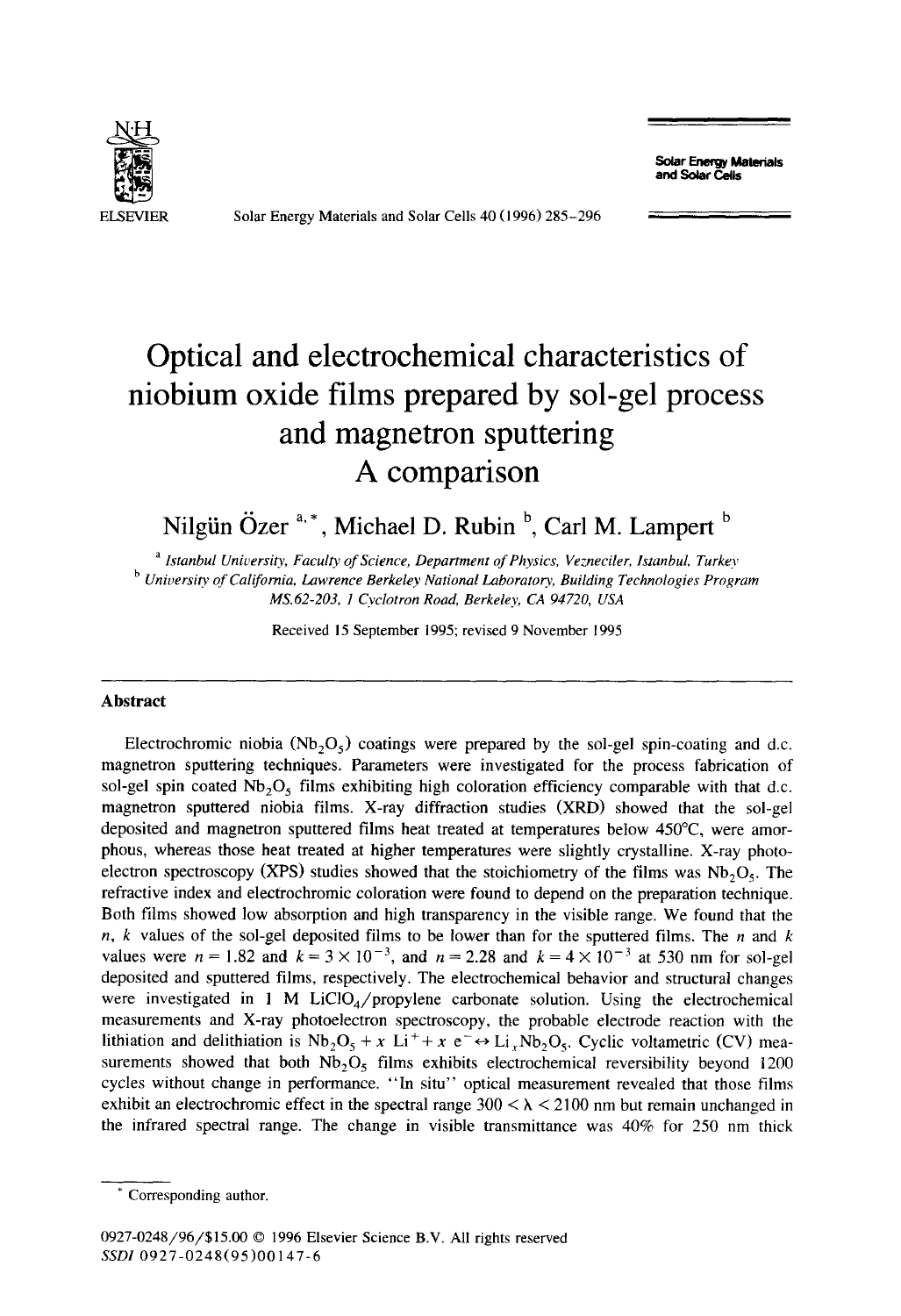electrodes. Spectroelectrochemical measurements showed that spin coated films were essentially electrochromically equivalent to those prepared by d.c. magnetron sputter deposition.

*Keywords:* Niobia; Sol-gel deposition; D.C. magnetron sputtering; Electrochromisrn; Optical properties

## **1. Introduction**

Niobium oxide has been studied extensively due to its broad industrial applications especially in optoelectronic technology  $[1-5]$ . Niobium oxide film is a promising counter electrode material in electrochromic devices. Niobia has excellent chemical stability and corrosion resistance in both acid and base media which makes it useful in a wide range of electrochromic devices. The relationship between microscopic and macroscopic properties, and deposition parameters provides important guidance when optimizing material characteristics for a given application. This is especially true for oxides of niobium, since niobium oxide films exhibit different electrical and optical properties depending on deposition techniques and fabrication parameters [2].

Electrochromism is a phenomenon related to a persistent and reversible optical change induced electrochemically, whose macroscopic effect is a change in color [6]. A niobium oxide film shows a transparent to brownish gray or blue electrochromism with ion injection. The quality of an EC material is measured by its coloration efficiency which is its transmittance contrast between colored and bleached states relative to injected charge, response time, and chemical stability. These properties depend on the materials properties of the  $Nb<sub>2</sub>O<sub>5</sub>$  films. The best EC properties are observed in porous amorphous niobium oxide films made by sputtering [7]. There are various studies on EC properties of  $Nb_2O_5$  films fabricated by sputtering [8], electron beam evaporation [9], plasma oxidation [10], chemical vapor deposition [2], metalloorganic chemical vapor deposition [11], and sol-gel process [5,12]. Conventional techniques such as vacuum evaporation and sputtering need capital intensive and complicated equipment. Sol-gel process can overcome such drawbacks. Sol-gel process have other technical advantages such as simplicity, good chemical and mechanical stability, high porosity and ease of control of the microstructure and stoichiometry [13]. These factors can influence the kinetics, durability, coloring efficiency and charge capacity in electrochromic electrodes [14].

The aim of this study is to analyze optical and spectroelectrochemical properties of  $Nb<sub>2</sub>O<sub>5</sub>$  films prepared by sol-gel spin coating (SG) and d.c. magnetron sputtering (MS) techniques.

## **2. Experimental procedure**

## *2.1. Preparation of solution*

The niobia coating solutions were prepared by polymerization reactions. Niobium ethoxide (Nb(OC<sub>2</sub>H<sub>5</sub>)<sub>5</sub> 99.95%, Aldrich Chem. Co. Milwaukee, WI) was used as the molecular precursor. Polymerization occurs by hydrolysis and condensation reactions.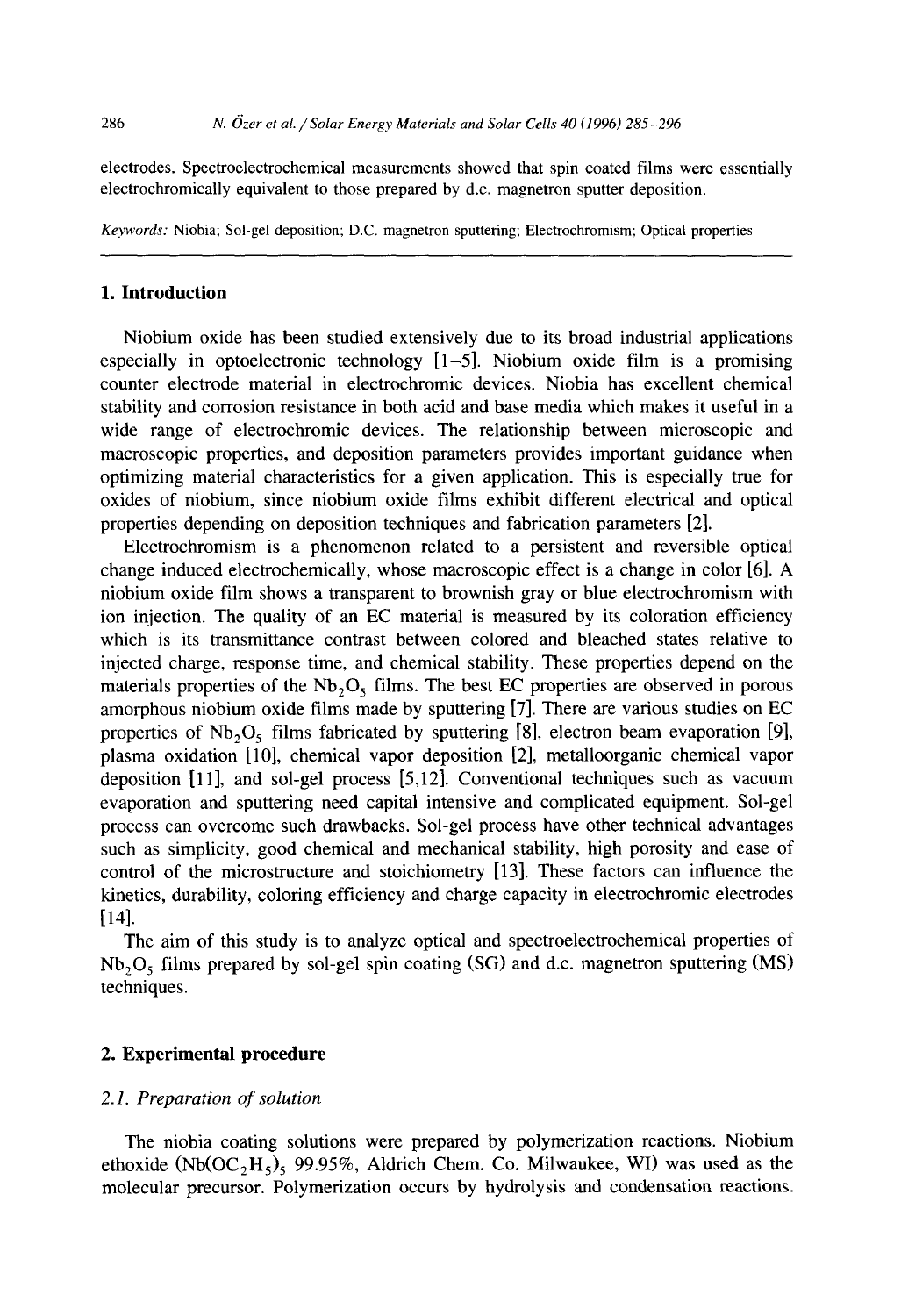The starting solution was prepared by the acid  $(CH_3COOH)$  catalyzed hydrolysis of niobium ethoxide in ethanol. Acetic acid played a specific role in sol-gel processing of niobia both as catalyst for hydrolysis and formed ligands with alkoxide. The stirring of the solution was continued for 15 min. The solution was then diluted with ethanol. A clear light yellow solution was obtained after stirring for 2 hours. The measured pH was 4.5 and the solution viscosity was 1.4 cP. The volume ratio of  $Nb(OC<sub>2</sub>H<sub>5</sub>)<sub>5</sub>:CH<sub>3</sub>CH<sub>2</sub>OH:CH<sub>3</sub>COOH was 1:20:0.003$ 

The overall reaction can be described as follows:

hydrolysis:  $Nb(OC, H_5)$ <sub>5</sub> + 5 H<sub>2</sub>O  $\rightarrow$  Nb (OH)<sub>5</sub> + 5 C<sub>2</sub>H<sub>5</sub>OH,

condensation:  $2Nb(OH)_{5} \rightarrow Nb_{2}O_{5} + 5H_{2}O$ .

The sol-gel derived  $Nb_2O_5$  layers were spin-coated from this solution. The solution was found to be stable for at least two months at room temperature (55% relative humidity).

# 2.2. Preparation of Nb<sub>2</sub>O<sub>5</sub> coatings

Cleaning of the substrate is important for proper adhesion of the coating. Microscope slides and In<sub>2</sub>O<sub>3</sub>:Sn (ITO) coated glass substrates (15  $\Omega$ /cm<sup>2</sup>, Donnelly Corp. Holland, MI) were ultrasonically cleaned in acetone, rinsed with deionized water, washed with isopropanol, and dried at room temperature. The coatings were deposited by spin coating on an Integrated Technologies Spin Coater (Model P-6000). To produce transparent and uniform  $SGNb<sub>2</sub>O<sub>5</sub>$  coatings the polymeric solutions used for spinning must be clear and not cloudy. First, we studied the variation of alkoxide content, catalyst type and solvent in the solutions. Next, we deposited high quality coatings onto both glass and ITO coated glass substrates following the method discussed in subsection 2.1. The thickness of SG Nb<sub>2</sub>O<sub>5</sub> coatings was affected by the spinning rate  $(V<sub>s</sub>)$ . Lower spinning rates for solutions with the same viscosity (1.4 cP) produced thicker films. Film thicknesses between 83 and 178 nm were obtained by varying the spinning rate from 3000 to 1000 rpm. A subsequent heat treatment of the films caused a decrease in thickness. The best homogeneity was achieved at spinning rates of 1500 rpm. We formed as many as 15 sequential layers to give the desired thickness. The thickness increment per layer was approximately 124 nm for each deposition cycle. For this purpose it was desirable to have a solution that was stable over a long time period. The films were placed in a furnace for I hr. at 150 C before each coating application. Heating of the coatings between spin coating was necessary, because the gel films dried very slowly in air. The dried coatings were transparent, light yellow in color, hard, durable, and stable. All coatings were found to be amorphous by X-ray diffraction analysis up to a firing temperature of 450 C. Above this temperature slightly crystalline structure appeared. The crystallized coating corresponds to the orthorhombic structure of  $Nb_2O_5$ .

#### *2.3. Deposition of d.c. magnetron sputtered films*

 $Nb<sub>2</sub>O<sub>5</sub>$  films for comparative purposes were deposited by d.c. magnetron sputtering. Magnetron sputtered (MS) Nb<sub>2</sub>O<sub>5</sub>. films were deposited from a Nb target in a mixed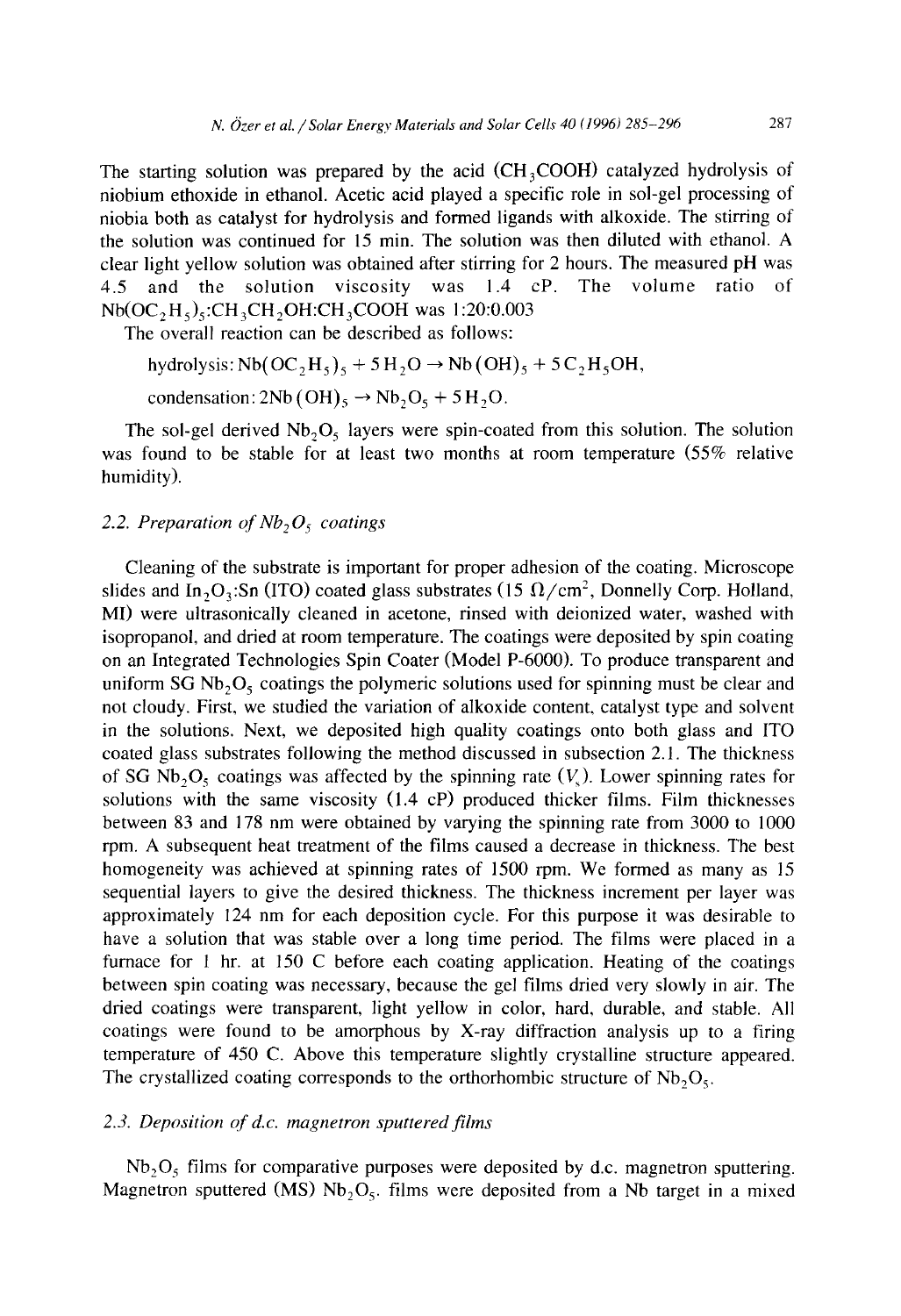argon-oxygen plasma on unheated substrates. Sputtering power, background pressure, sputtering rate, and plasma flow rate are the important deposition parameters affecting the film stoichiometry and the quality. The power density at the niobium target was 30  $W/cm<sup>2</sup>$  with a 10 cm target to substrate distance. The sputtering rate was 2.5 nm/s and the total pressure during deposition was  $2 \times 10^{-2}$  Torr with 20% oxygen flow. The typical thickness of MS  $Nb_2O_5$  films was 250 nm. These films are typically amorphous with film density of 3.14  $\frac{g}{cm^3}$ , stoichiometric and low optical absorption.

# *2.4. Characterization of the coatings*

Prior to the optical and structural investigations, the deposited films were exposed to the ambient atmosphere. Scanning electron microscopy, X-ray photoelectron spectroscopy, optical spectroscopy, and cyclic voltammetry measurements were made on both  $Nb<sub>2</sub>O<sub>5</sub>$  films.

Scanning electron microscopy (SEM), JEOL model JSM 6400 was used to examine the surface morphology of the films. A silver coating was deposited on the samples to avoid charging of the surface. The structure of  $Nb<sub>2</sub>O<sub>5</sub>$  films was investigated by X-ray diffraction (XRD). The XRD study was carried out on a Siemens Kristalloflex X-ray diffractometer with a Ni-filtered Cu  $K_{\alpha}$  excitation. The X-ray beam was incident at 1 degree and the scan rate was 0.05 degree per step and 6 seconds per step for all measurements.

X-ray photoelectron spectroscopy (XPS) was used to identify chemical composition of the films. XPS spectra were recorded on a PHI 5300 ESCA system with Mg  $K_{\alpha}$ X-ray source at 1253.6 eV. The background pressure of the system was approximately  $5 \times 10^{-10}$  Torr. The spectrometer was calibrated for each experiment so that C 1s peak occurred at  $285 \pm 0.2$  eV.

A Perkin-Elmer Lambda 9 double-beam spectrophotometer was used for spectral normal transmittance  $T(\lambda)$  measurements. These characteristics were then used to calculate the refractive index  $n(\lambda)$ , extinction coefficient  $k(\lambda)$  and film thickness d. The details of the spectrophotometric transmittance methods used to determine  $n(\lambda)$ ,  $k(\lambda)$ , and d of a weakly absorbing film are given elsewhere [15].

Cyclic voltammetric measurements were performed with a PAR digital coulometer and a Hewlett-Packard *X-Y* recorder. The electrochemical cell consisted of a sealed three-electrode cell with quartz windows. The cell was filled with a non aqueous electrolyte consisting from ultra pure (HPLC grade) lithium perchlorate and propylene carbonate (PC). The cell was filled with 1 M  $LiClO<sub>4</sub>/PC$  and sealed in a dry box immediately before all experiments.  $Nb<sub>2</sub>O<sub>5</sub>$  deposited on a ITO glass substrate was used as a working electrode, with a lithium metal counter-electrode and reference electrode. A potential scan rate of 20 mV/s was used throughout. Single or multi-scan cyclic measurements were performed within and at the potentials of 1.2 and 4.0 V versus Li.

Film thickness was measured by a Dektak II (Veeco Inst. Inc.) surface profiler having a maximum resolution of 0.5 nm/100 nm. Film thickness was 140 nm for a single layer SG  $Nb<sub>2</sub>O<sub>5</sub>$  coating deposited at a spinning rate of 1500 rpm.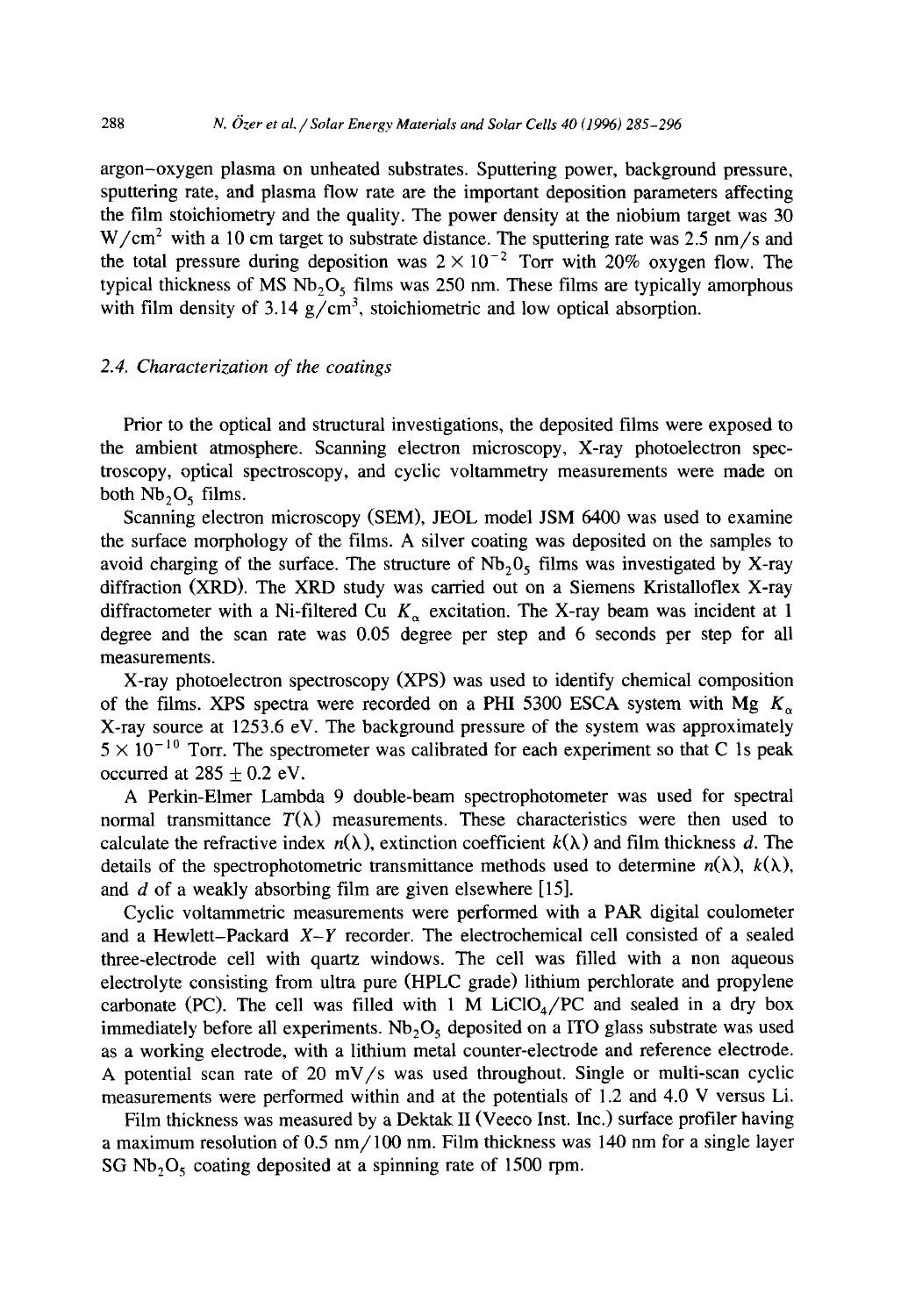# **3. Results and discussion**

## *3.1. Chemical and structural analysis of coatings*

Scanning electron micrographs of the surface of such films are relatively smooth with few pinholes or microcracks over a large area. SEM cross-section micrographs show that  $Nb<sub>2</sub>O<sub>5</sub>$  films are very uniform.

The XRD patterns of heat treated SG and MS  $Nb<sub>2</sub>O<sub>5</sub>$  films on a glass substrate, are shown in Fig. 1. The as deposited SG and MS niobia films were both amorphous. These films crystallize after heat treatments at or above 450°C. XPS measurements revealed that the only impurities seen in the film are sodium (from the glass) and carbon. The stoichiometry of the films, given as ratio of oxygen to niobium (O:Nb) was computed from the area under the XPS peaks. We found for films deposited on different substrates, that the O:Nb ratio were within  $2.49 \pm 0.1$  and  $2.53 \pm 0.1$  for SG and MS films, respectively. The measured binding energies agree very well with standard  $Nb_2O_5$ [16].

The corresponding peak positions for niobium oxide films deposited by two different techniques are listed in Table 1.

## *3.2. Optical properties*

The optical properties of  $Nb<sub>2</sub>O<sub>5</sub>$  films were studied to determine the spectral n and k values, transmittance and uniformity. These values helped indicate the depositiondensification conditions to make the best films. The optical parameters (refractive index and extinction coefficient) for as-deposited films were determined from spectral transmittance in the  $0.3 < \lambda < 2.1$  mm wavelength range. The refractive index values of SG



Fig. 1. XRD patterns of MS and SG Nb<sub>2</sub>O<sub>5</sub> films: fired at 500 $^{\circ}$ C on soda-lime glass substrate.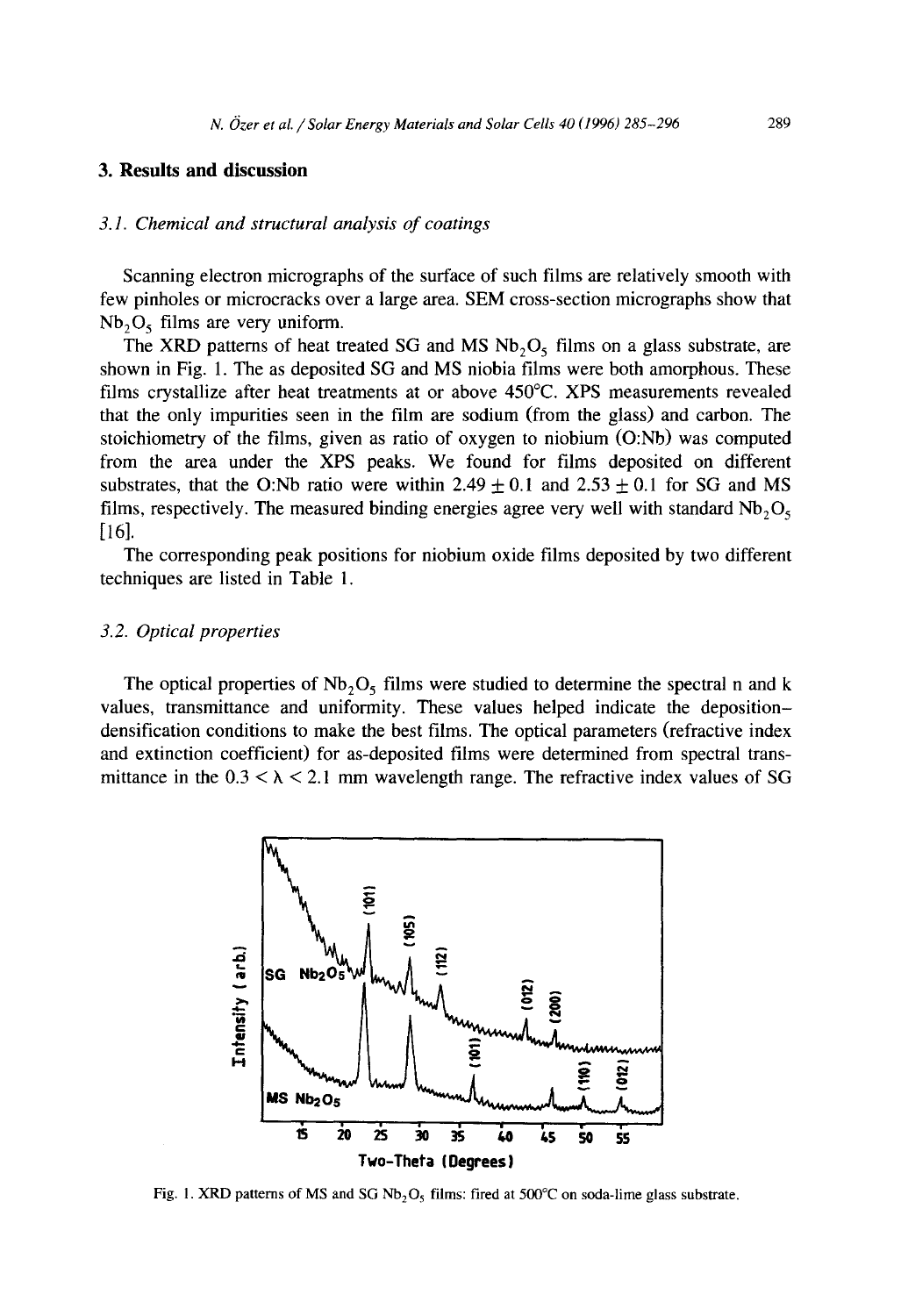| Parameter<br>Nb $3d_{5/2}$ (eV)<br>Nb $3d_{3/2}$ (eV) | SG film on glass<br>$d = 120$ nm | SG film on ITO<br>$d = 125$ nm | MS film on ITO<br>$d = 270$ nm |
|-------------------------------------------------------|----------------------------------|--------------------------------|--------------------------------|
|                                                       | 207.3                            | 207.2                          | 207.2                          |
|                                                       | 210.1                            | 210.1                          | 210.0                          |
| $(3d_{3/2}-3d_{5/2})eV$                               | 2.8                              | 2.9                            | 2.8                            |
| $O$ 1s (eV)                                           | 530.6                            | 530.5                          | 530.4                          |
| Ratio O: Nb                                           | 2.49                             | 2.48                           | 2.53                           |

Table 1 Binding energies for  $Nb_2O_5$  samples (values  $\pm 0.1$ )

films were also determined by ellipsometer for comparison with the spectrophotometric analysis.

Fig. 2 shows the transmittance spectra of a 260 nm thick MS niobia coating. The  $T_0$ ,  $T^+$ , and  $T^-$  curves in this figure correspond to the transmittance of bare substrate and maximum and minimum envelopes passing through the transmittance extrema. The number of interference extrema in a given spectral region is proportional to the film thickness and the refractive index. The separation between the  $T^+$  and  $T^-$  and the  $T_0$ and  $T^+$  curves are measures of the refractive index and the absorption of the film, respectively [15]. The SG niobia coatings exhibited to be characteristics similar MS coating. Both films were weakly absorbing beyond 440 nm. For the thicker film we see interference effects between the substrate and film. Fig. 3 shows the spectral dependence of the refractive index value, n of MS and SG Nb<sub>2</sub>O<sub>5</sub> films. As can be seen, n increases sharply for  $\lambda < 0.4$   $\mu$ m. The sharp increase in  $n(\lambda)$  at shorter wavelengths is connected



Fig. 2. Spectral normal transmittance for a d.c. magnetron sputtered (260 nm thick)  $T_0$ ,  $T^+$ , and  $T^-$  curves of this figure correspond to the transmittance of bare substrate and maximum and minimum envelopes passing through the transmittance extrama.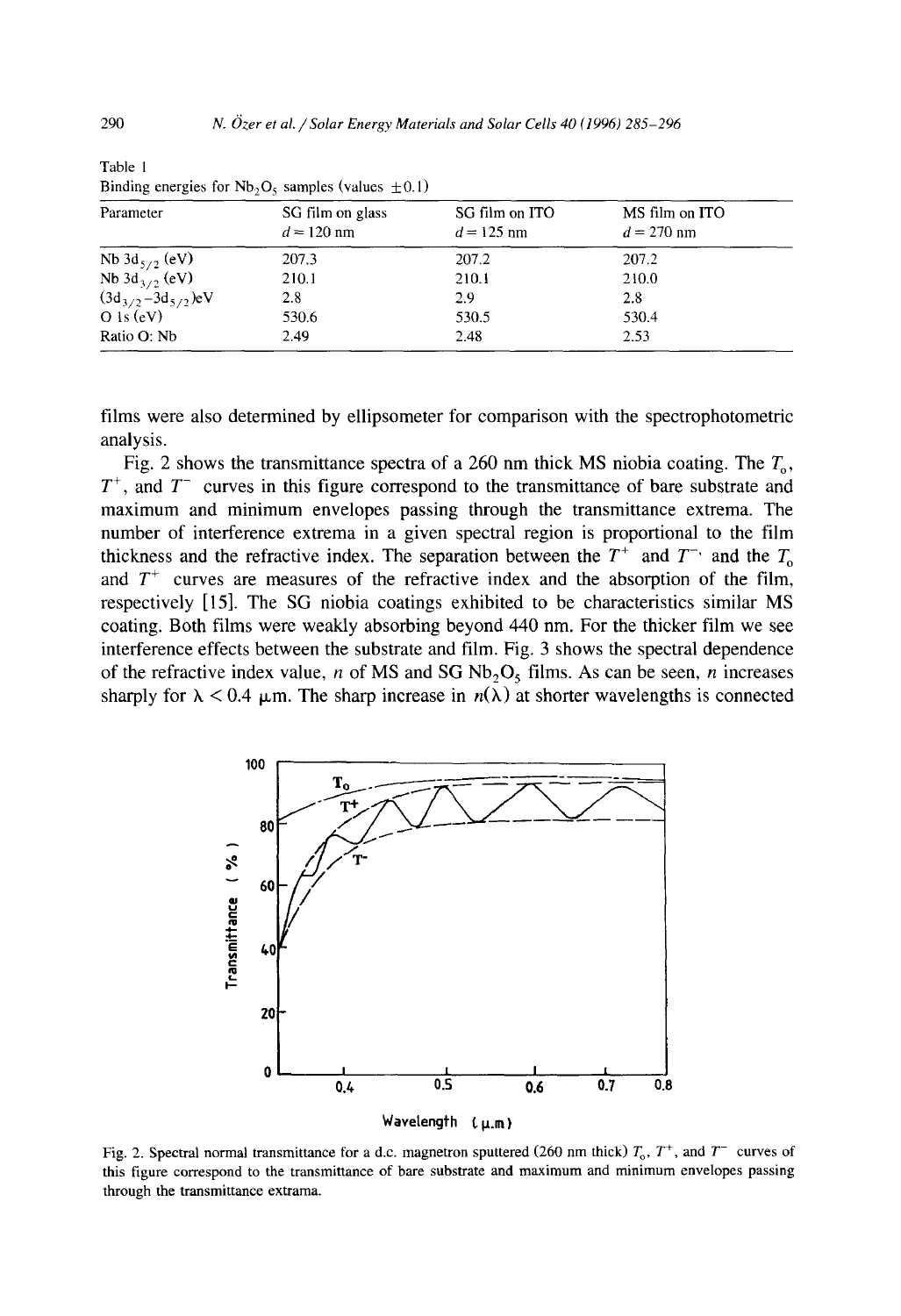

Fig. 3. Wavelength dependence of refractive index of MS and SG  $Nb<sub>2</sub>O<sub>5</sub>$  films.

with band-to-band electronic transitions. For the MS and SG niobia films, the refractive index and extinction coefficient was  $n = 1.82$  and  $k = 3 \times 10^{-4}$ , and  $n = 2.28$  and  $k = 4 \times 10^{-3}$  at  $\lambda = 0.53$  µm, respectively. An increase in *n* and *k* was observed with increasing firing temperatures. In the region of strong dispersion ( $\lambda < 0.55 \mu$ m) this model is potentially inaccurate. The  $n$  and  $k$  values of SG films are lower in comparison to MS Nb<sub>2</sub>O<sub>5</sub> films. The *n* and *k* values of MS Nb<sub>2</sub>O<sub>5</sub> films agree with the literature [6]. The higher index films made by sputtering or heat treatment are known to be more dense [13]. The MS Nb<sub>2</sub>O<sub>5</sub> films are denser than SG Nb<sub>2</sub>O<sub>5</sub> films. The densification of SG Nb<sub>2</sub>O<sub>5</sub> films were controlled by firing. Optical properties near those of MS Nb<sub>2</sub>O<sub>5</sub> were achieved in SG Nb<sub>2</sub>O<sub>5</sub> film only after heat treatments at or above 400 C.

## *3.3. Electrochemistry and spectroscopy*

Cyclic voltammetry (CV) was performed on  $Nb_2O_5/ITO/g$ lass electrodes in an electrolyte of 1 M LiClO<sub>4</sub> in PC at room temperature. Fig. 4 shows the cyclic voltammogram of MS and SG  $Nb<sub>2</sub>O<sub>5</sub>$  films, which are similar to that reported previously for the conventionally deposited  $Nb<sub>2</sub>O<sub>5</sub>$  [6]. The curves show a single oxidation-reduction cycle. The anodic current peaks were observed at about 1.9 V (versus Li) and 2.1 V for MS and SG  $Nb<sub>2</sub>O<sub>5</sub>$  films, respectively. The charge capacity values of both films were found to be approximately equal  $(1.8 \times 10^{-2} \text{ C/cm}^2)$ , for a sweep rate of 20 mV/s. We note that the present data are comparable with those in Ref [6]. The  $Nb<sub>2</sub>O<sub>5</sub>$  film colored to bronze at low positive potentials, e.g. 1.7 V (versus Li). This coloration is the result of  $Li<sup>+</sup>$  and  $e<sup>-</sup>$  insertion into the film. The film bleaches by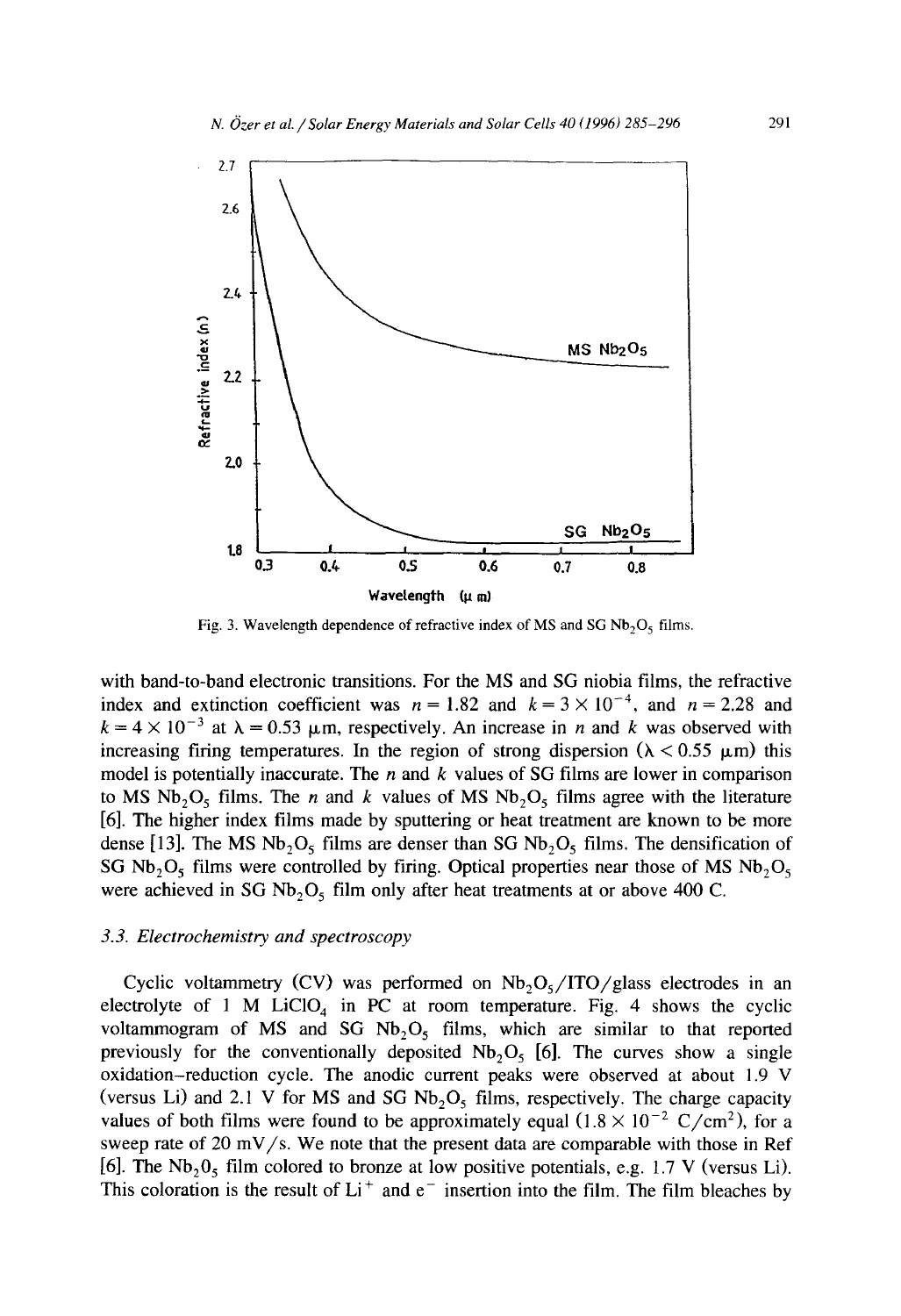

Fig. 4. Cyclic voltammograms for MS and SG  $Nb_2O_5$  film on ITO coated glass electrode in IM LiClO<sub>4</sub>/PC solution with a Li reference after 1000 cycles (scan rate 20 mV/s),

application of an anodic potential which results in  $Li<sup>+</sup>$  and  $e<sup>-</sup>$  extraction. The coloration process began around 2.2 V (versus Li) and deepened at lower voltages. The films started to bleach at around 1.5 V (versus Li). Long term cycling (1200 cycles) at room temperature show that  $Nb_2O_5$  films were quite stable; a change less than 2 mC/cm<sup>2</sup> in the spectra compared to the as-deposited film. This shows that the electrochemical Li<sup>+</sup> insertion/extraction is reversible. The voltammetry indicates that  $Nb<sup>5+</sup>$  is reduced to a lower valence state  $Nb^{++}$  by lithiation, which is returns to the original valency through delithiation [17]. The presence of  $Nb^{3+}$  and  $Nb^{4+}$  also has been confirmed by XPS analysis in the bleached and colored states.

The optical transmittance spectra of  $Nb<sub>2</sub>O<sub>5</sub>/ITO/glass electrodes$  in the reduced and oxidized states are shown in Fig. 5. The MS and SG  $Nb<sub>2</sub>O<sub>5</sub>$  films become bronze under an applied potential of 1.3 V (versus Li). The electrode was colored at 1.8 V (versus Li) A decrease in transmittance between 0.35 mm and 0.80 mm occurs under this applied potential. Using the weighted ordinate method, the photopic response for the colored and bleached states of MS and SG films were found to be  $T_p = 0.41$  and  $T_p = 0.78$ , and  $T_p = 0.44$  and  $T_p = 0.79$ , respectively. A deeper coloration ( $T_p = 0.31$ ) can be obtained at 1.25 V (versus Li). The films became transparent again when the bleaching potential of 3.6-3.8 V (versus Li) was applied for 18 s.

## *3.4. Chemical analysis of cycled films*

The XPS binding energy curves for SG niobia films cycled 1200 times are shown in Figs. 6 and 7. Curves are shown for the reduced and oxidized states. In Fig. 6 are the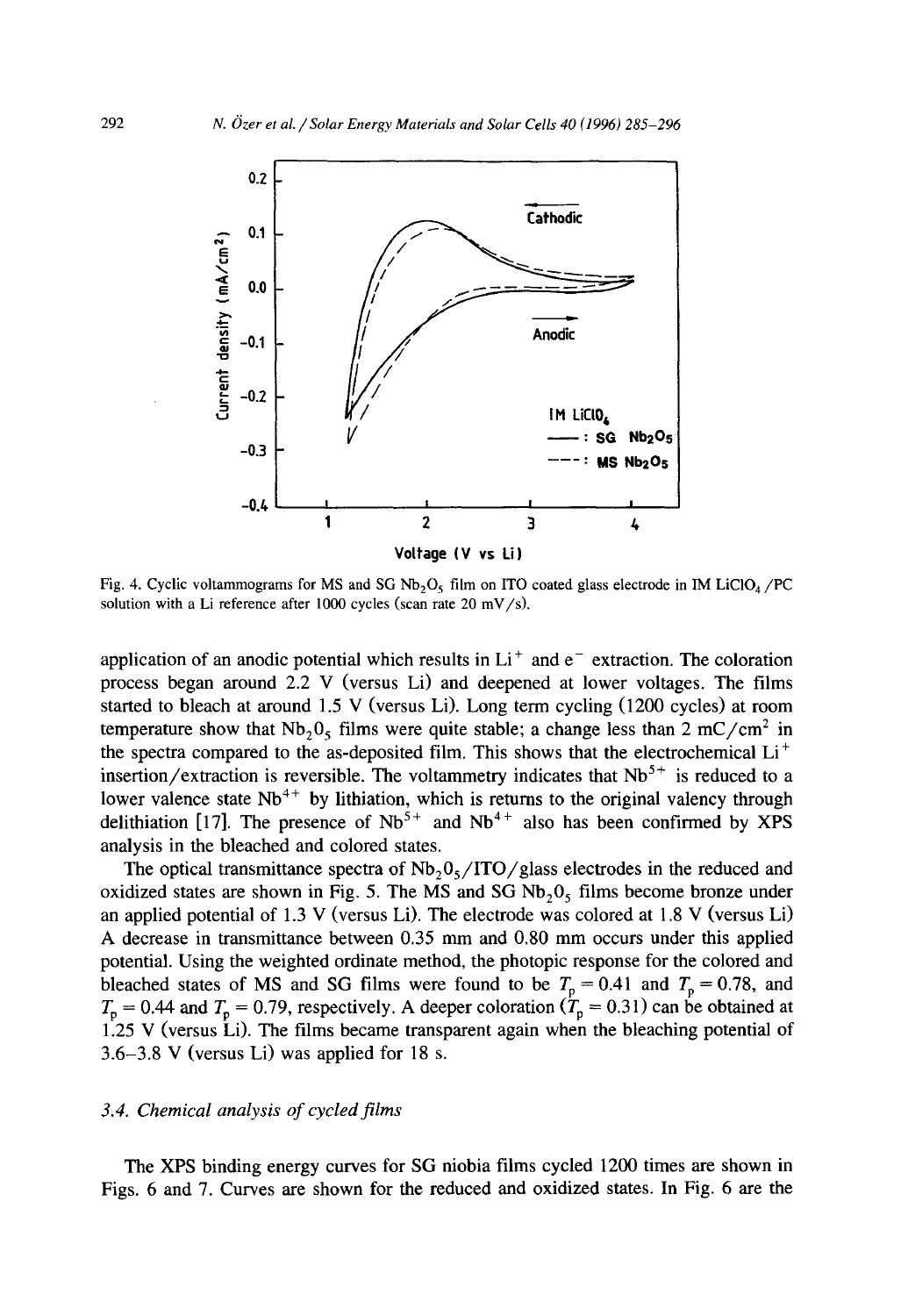

Fig. 5. Transmittance spectra of MS and SG  $Nb_2O_5$  films on ITO coated glass electrodes: oxidized (bleached) at 4.0 V and reduced (colored) at 1.3 V (versus Li).



Fig. 6. XPS spectra of SG  $Nb_2O_5$  film in the Nb(3d) region at colored and bleached states.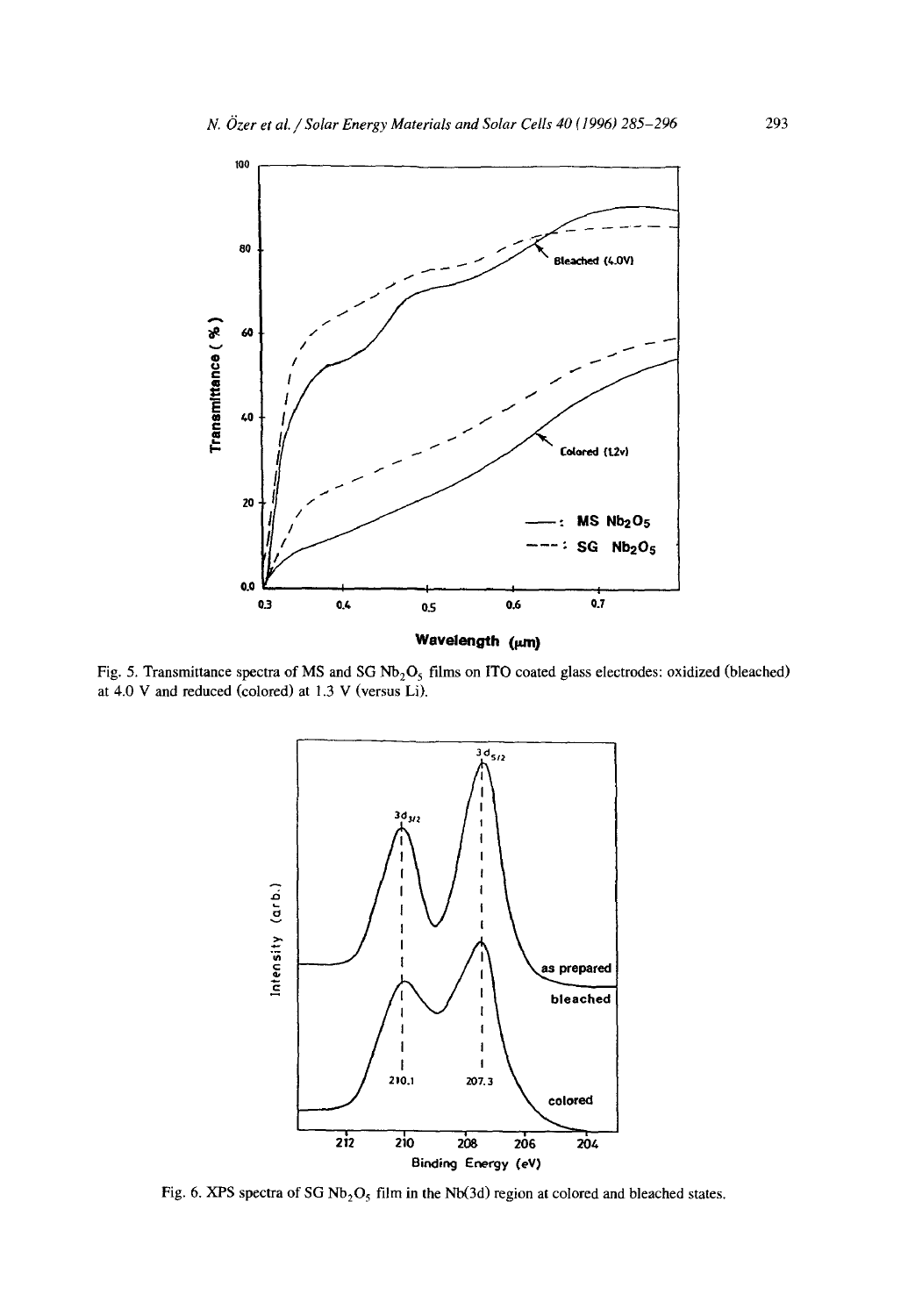

Fig. 7. Typical O (1s) spectra of colored and bleached SG  $Nb<sub>2</sub>O<sub>5</sub>$  film.

curves for Nb  $(3d)$  and in Fig. 7 are the O  $(1s)$  spectra. The corresponding peak positions for MS and SG films are summarized in Table 2. For SG niobia films, a pair of peaks are observed at the binding energies of  $210.1 \pm 0.1$  and  $207.3 \pm 0.1$  eV, and can be attributed to Nb  $3d_{3/2}$  and  $3d_{5/2}$  core levels, respectively. Literature data of binding energies for Nb  $3d_{3/2}$  and  $3d_{5/2}$  core levels lie from 210.2 to 209.9 eV, and 208.1 to 207.2 eV for  $Nb_2O_5$  [16]. For SG films subjected to ion intercalation (colored), the Nb  $3d_{3/2}$  and  $3d_{5/2}$  are observed at  $209.8 \pm 0.1$  and  $207.0 \pm 0.1$  eV. Electrochemically reduced SG and MS niobia films had a tendency that the Nb (3d) peaks were shifted toward lower energy. After bleaching, the Nb (3d) peaks are again observed at 210.1  $\pm$  0.1 eV and 207.3  $\pm$  0.1 eV. This shift has been observed in battery electrodes during charge-discharge reactions and corresponds to the colored and bleached conditions of the electrode [17].

The corresponding O 1s spectra of SG  $Nb<sub>2</sub>O<sub>5</sub>$  is shown in Fig. 7. The O 1s spectra exhibit a single peaks centered at  $530.1 \pm 0.1$  eV and  $530.5 \pm 0.1$  eV for MS and SG

| Binding energies for lithiated/delithiated niobia films (values $\pm 0.1$ eV) |                   |               |               |                   |  |  |  |
|-------------------------------------------------------------------------------|-------------------|---------------|---------------|-------------------|--|--|--|
| Parameter                                                                     | As-prep.<br>MS-SG | Colored<br>SG | Colored<br>MS | Bleached<br>MS-SG |  |  |  |
| Nb $3d_{5/2}(eV)$                                                             | $207.2 - 207.3$   | 207.1         | 206.4.0       | $206.9 - 207.3$   |  |  |  |
| Nb $3d_{3/2}$ (eV)                                                            | $210.0 - 210.1$   | 209.9         | 209.2         | 209.6-210.2       |  |  |  |
| D 3d (eV)                                                                     | $2.8 - 2.8$       | 2.8           | 2.8           | $2.7 - 2.9$       |  |  |  |
| $O$ 1s (eV)                                                                   | $530.1 - 530.6$   | 532.5         | 532.4         | $530.1 - 530.5$   |  |  |  |
| Li $1s(eV)$                                                                   | no peak           | 54.5          | 54.9          | $54.3 - 53.9$     |  |  |  |

Table 2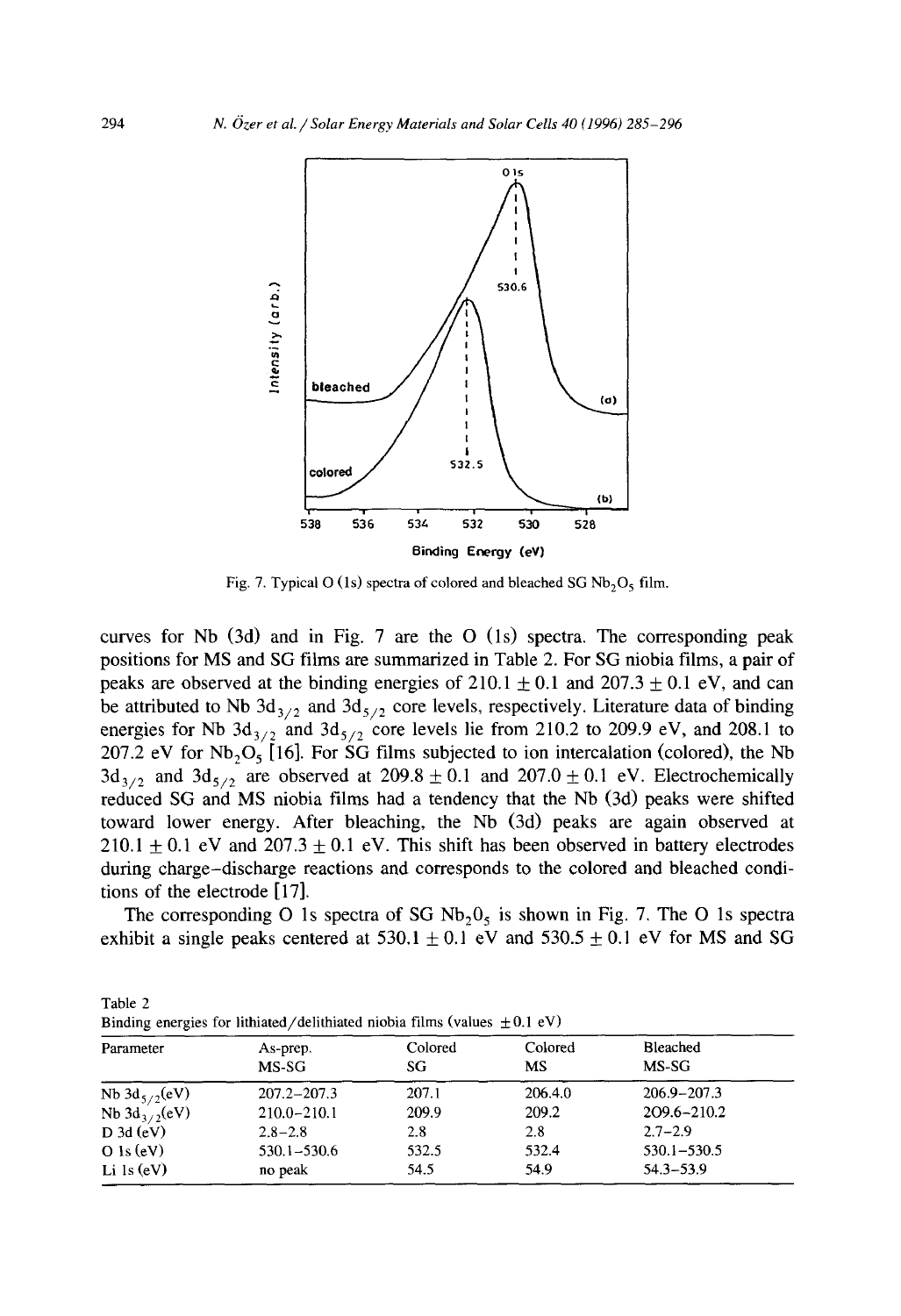niobia films. These binding energy values can be assigned to  $O^{2-}$ . The binding energies of 530.1  $\pm$  0.1 eV 530.5  $\pm$  0.1 eV fits well with data in the literature, and corresponds to the  $Q^{2-}$  anion in niobium oxides [16]. After lithiation and charging the O 1s peaks are shifted to a higher binding energies of  $531.9 \pm 0.1$  eV  $531.6 \pm 0.1$  eV for MS and SG films, respectively. After delithiation, the O 1s peak is observed at  $530.1 + 0.1$  eV, and  $530.5 + 0.1$  eV the same value before lithiation. From the Li 1s spectra of the bleached films, we observed that the Li 1s peaks are located at  $54.3 \pm 0.1$  eV and  $53.9 \pm 0.1$  eV for MS and SG films respectively. After lithiation, the peaks shifts to a higher binding energy by about 0.6 eV. The small quantity of lithium is detected in the delithiated (bleached) films The Nb:0 atomic ratio of the niobia film did not changed after 1200 cycles. The XPS spectra for the uncycled films was almost identical to the bleached films after 1200 cycles. Also, the spectra of colored film remained the same over 1200

#### **4. Conclusion**

cycles.

Amorphous and transparent electrochromic  $Nb<sub>2</sub>O<sub>5</sub>$  films were prepared successfully by a sol-gel spinning and d.c. magnetron sputtering technique. The best film uniformity was observed at the spinning rate of 1500 rpm for SG niobia films. The lithiation and delithiation process in MS and SG films in  $1 \text{ M }$  LiCl0<sub>4</sub>-PC solution resulted in desirable changes ( $\Delta T_{\text{vis}}$  40%) in optical transmittance. XPS examination showed that the film consisted of Li<sub>x</sub>Nb<sub>2</sub>0<sub>5</sub> in the colored state. Electrochemical cycling experiments have shown that both niobia films were stable for at least 1200 cycles with no change in performance. Oxidized MS and SG  $Nb_2O_5$  films are transparent, and reduced form is brownish gray.

Electrochemical measurements combined with XPS examination confirm that the reduction and oxidation reactions with lithiation (coloration) and delithiation (bleaching) can be represented by:

$$
Nb_2O_5 + xLi^+ + xe^- \leftrightarrow Li_xNb_2O_5.
$$
  
beached  
transport  
brownising ray

During lithiation  $Li<sup>+</sup>$  ions are incorporated into the oxide and at the same time that  $Nb<sup>5+</sup>$  is reduced to  $Nb<sup>4+</sup>$  by accepting an electron. This process forms a colored intercalation compound, Li<sub>x</sub>Nb<sub>2</sub>0<sub>5</sub>. The reverse process reforms  $Nb<sub>2</sub>0<sub>5</sub>$ . The high reversibility, stability and optical properties of lithium insertion make  $Nb<sub>2</sub>O<sub>5</sub>$  thin films useful for transparent electrochromic devices as a counter electrode, particularly in nickel oxide devices.

## **Acknowledgements**

This research was supported by the Assistant Secretary of Energy Efficiency and Renewable Energy, Office of Building Technologies, Building Materials and Systems